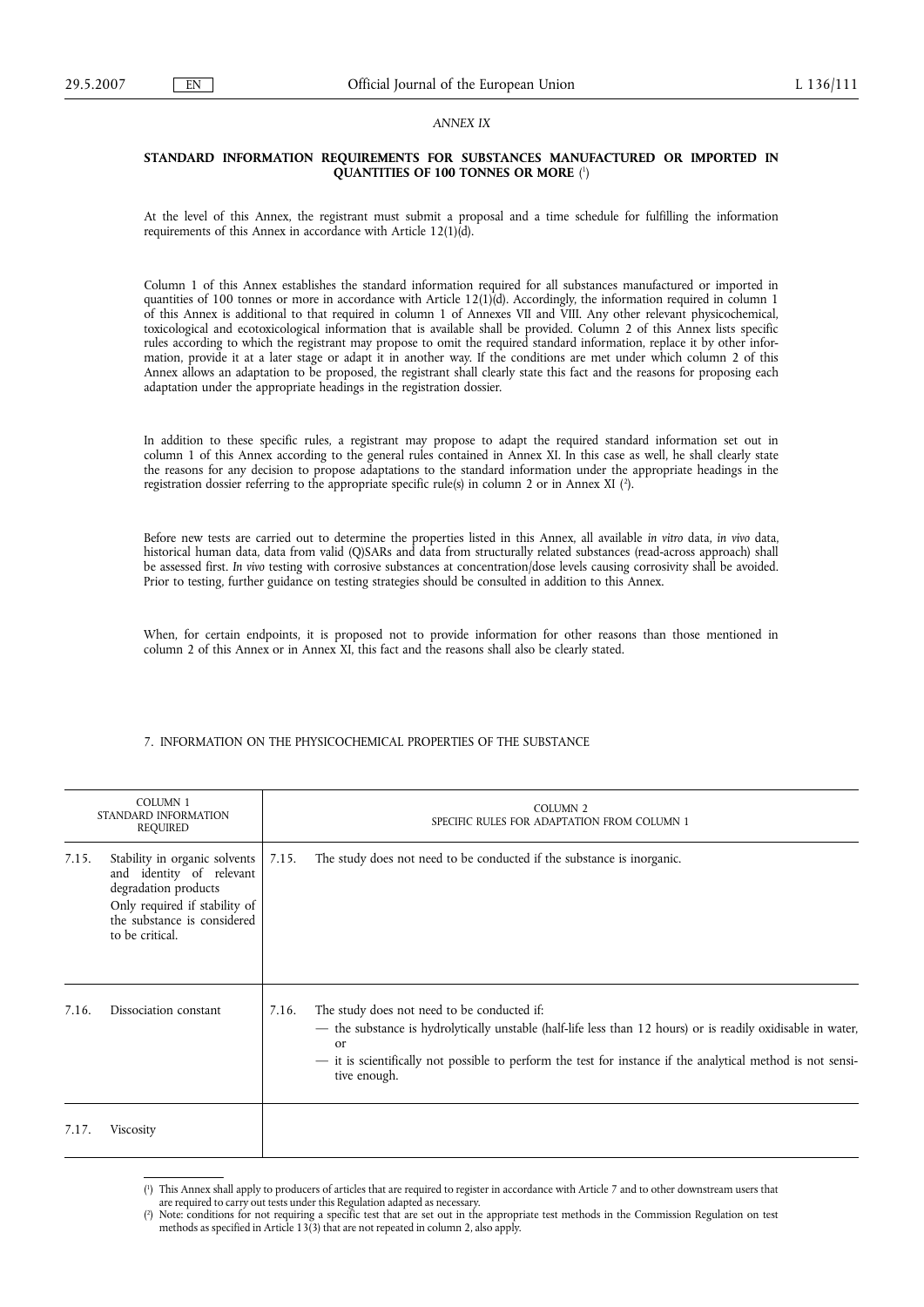# 8. TOXICOLOGICAL INFORMATION

| COLUMN 1<br>STANDARD INFORMATION<br><b>REQUIRED</b> |                                                                                                                                                                                                                                                                                                                                                                                                            | <b>COLUMN 2</b><br>SPECIFIC RULES FOR ADAPTATION FROM COLUMN 1 |                                                                                                                                                                                                                                                                                                                                                                                                                                                                                                                                                                                                                                                                                                                                                                                                                                                                                                                                                                                                                                                                                                                                                                                                                                                                                                                                                                                                                                                                                                                                                                                                                                                                                                                                                         |  |
|-----------------------------------------------------|------------------------------------------------------------------------------------------------------------------------------------------------------------------------------------------------------------------------------------------------------------------------------------------------------------------------------------------------------------------------------------------------------------|----------------------------------------------------------------|---------------------------------------------------------------------------------------------------------------------------------------------------------------------------------------------------------------------------------------------------------------------------------------------------------------------------------------------------------------------------------------------------------------------------------------------------------------------------------------------------------------------------------------------------------------------------------------------------------------------------------------------------------------------------------------------------------------------------------------------------------------------------------------------------------------------------------------------------------------------------------------------------------------------------------------------------------------------------------------------------------------------------------------------------------------------------------------------------------------------------------------------------------------------------------------------------------------------------------------------------------------------------------------------------------------------------------------------------------------------------------------------------------------------------------------------------------------------------------------------------------------------------------------------------------------------------------------------------------------------------------------------------------------------------------------------------------------------------------------------------------|--|
|                                                     |                                                                                                                                                                                                                                                                                                                                                                                                            | 8.4.                                                           | If there is a positive result in any of the <i>in vitro</i> genotoxicity studies in Annex VII or VIII and there are<br>no results available from an in vivo study already, an appropriate in vivo somatic cell genotoxicity study<br>shall be proposed by the registrant.<br>If there is a positive result from an in vivo somatic cell study available, the potential for germ cell muta-<br>genicity should be considered on the basis of all available data, including toxicokinetic evidence. If no<br>clear conclusions about germ cell mutagenicity can be made, additional investigations shall be consid-<br>ered.                                                                                                                                                                                                                                                                                                                                                                                                                                                                                                                                                                                                                                                                                                                                                                                                                                                                                                                                                                                                                                                                                                                              |  |
| 8.6.                                                | Repeated dose toxicity                                                                                                                                                                                                                                                                                                                                                                                     |                                                                |                                                                                                                                                                                                                                                                                                                                                                                                                                                                                                                                                                                                                                                                                                                                                                                                                                                                                                                                                                                                                                                                                                                                                                                                                                                                                                                                                                                                                                                                                                                                                                                                                                                                                                                                                         |  |
| 8.6.1.                                              | Short-term repeated dose<br>toxicity study (28 days),<br>one species, male and<br>female, most appropriate<br>route of administration,<br>having regard to the likely<br>route of human exposure,<br>unless already provided as<br>part of Annex VIII require-<br>ments or if tests according<br>to Section 8.6.2 of this<br>Annex is proposed. In this<br>case, Section 3 of Annex XI<br>shall not apply. |                                                                |                                                                                                                                                                                                                                                                                                                                                                                                                                                                                                                                                                                                                                                                                                                                                                                                                                                                                                                                                                                                                                                                                                                                                                                                                                                                                                                                                                                                                                                                                                                                                                                                                                                                                                                                                         |  |
| 8.6.2.                                              | Sub-chronic toxicity study<br>$(90-day)$ ,<br>species,<br>one<br>rodent, male and female,<br>most appropriate route of<br>administration,<br>having<br>regard to the likely route of<br>human exposure.                                                                                                                                                                                                    | 8.6.2.                                                         | The sub-chronic toxicity study (90 days) does not need to be conducted if:<br>- a reliable short-term toxicity study (28 days) is available showing severe toxicity effects according to<br>the criteria for classifying the substance as R48, for which the observed NOAEL-28 days, with the<br>application of an appropriate uncertainty factor, allows the extrapolation towards the NOAEL-<br>90 days for the same route of exposure, or<br>a reliable chronic toxicity study is available, provided that an appropriate species and route of admin-<br>istration were used, or<br>- a substance undergoes immediate disintegration and there are sufficient data on the cleavage<br>products (both for systemic effects and effects at the site of uptake), or<br>- the substance is unreactive, insoluble and not inhalable and there is no evidence of absorption and<br>no evidence of toxicity in a 28-day 'limit test', particularly if such a pattern is coupled with limited<br>human exposure.<br>The appropriate route shall be chosen on the following basis:<br>Testing by the dermal route is appropriate if:<br>(1) skin contact in production and/or use is likely; and<br>(2) the physicochemical properties suggest a significant rate of absorption through the skin; and<br>(3) one of the following conditions is met:<br>- toxicity is observed in the acute dermal toxicity test at lower doses than in the oral toxicity test,<br>or<br>- systemic effects or other evidence of absorption is observed in skin and/or eye irritation studies,<br>or<br>- in vitro tests indicate significant dermal absorption, or<br>- significant dermal toxicity or dermal penetration is recognised for structurally-related substances. |  |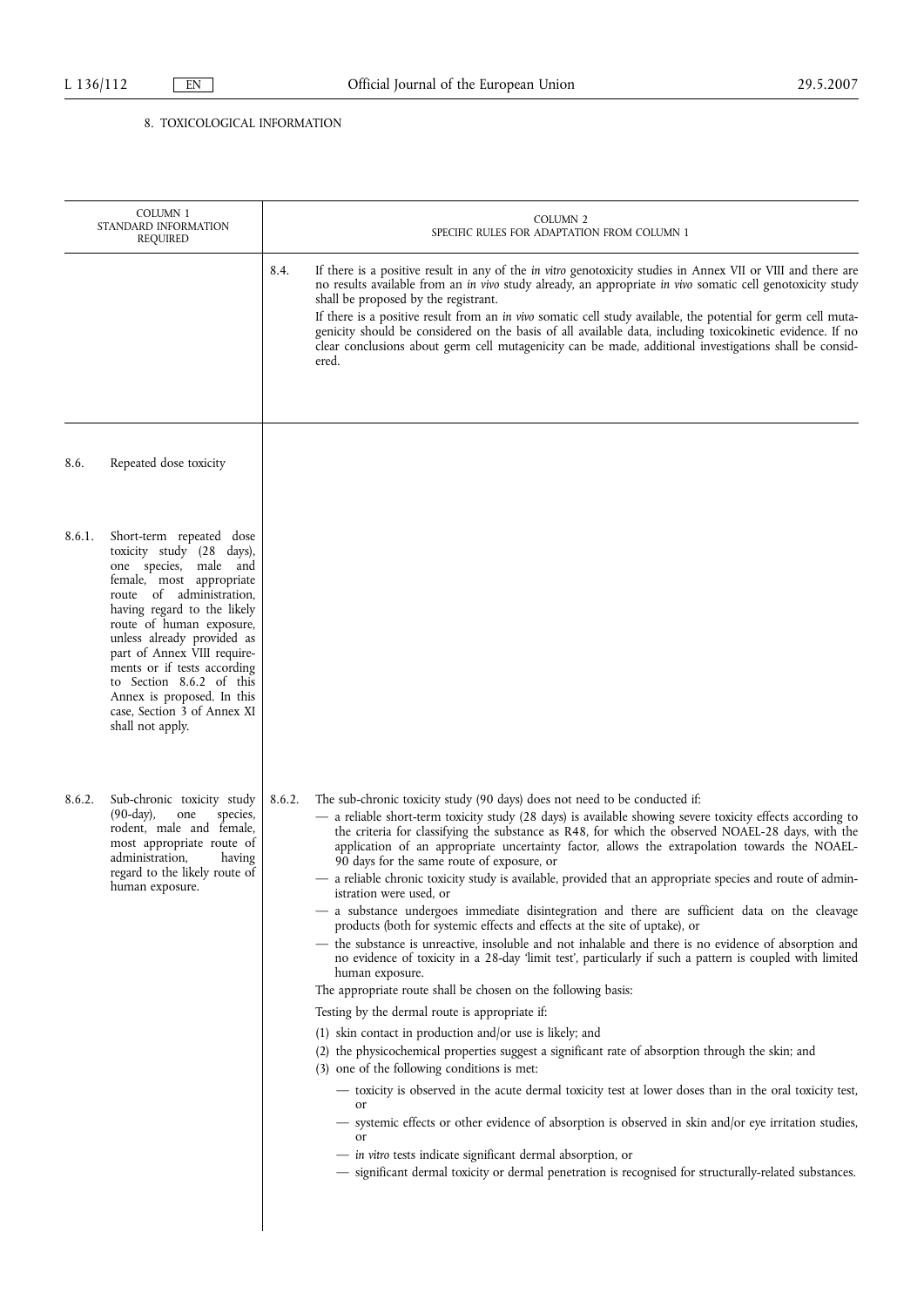| COLUMN <sub>1</sub><br>STANDARD INFORMATION<br>REQUIRED                                                                                                                                                                                                                                        |        | COLUMN <sub>2</sub><br>SPECIFIC RULES FOR ADAPTATION FROM COLUMN 1                                                                                                                                                                                                                                                                                                                                                                                                        |
|------------------------------------------------------------------------------------------------------------------------------------------------------------------------------------------------------------------------------------------------------------------------------------------------|--------|---------------------------------------------------------------------------------------------------------------------------------------------------------------------------------------------------------------------------------------------------------------------------------------------------------------------------------------------------------------------------------------------------------------------------------------------------------------------------|
|                                                                                                                                                                                                                                                                                                |        | Testing by the inhalation route is appropriate if:                                                                                                                                                                                                                                                                                                                                                                                                                        |
|                                                                                                                                                                                                                                                                                                |        | exposure of humans via inhalation is likely taking into account the vapour pressure of the substance<br>and/or the possibility of exposure to aerosols, particles or droplets of an inhalable size.                                                                                                                                                                                                                                                                       |
|                                                                                                                                                                                                                                                                                                |        | Further studies shall be proposed by the registrant or may be required by the Agency in accordance<br>with Articles 40 or 41 in case of:                                                                                                                                                                                                                                                                                                                                  |
|                                                                                                                                                                                                                                                                                                |        | - failure to identify a NOAEL in the 90 days study unless the reason for the failure to identify a<br>NOAEL is absence of adverse toxic effects, or                                                                                                                                                                                                                                                                                                                       |
|                                                                                                                                                                                                                                                                                                |        | - toxicity of particular concern (e.g. serious/severe effects), or                                                                                                                                                                                                                                                                                                                                                                                                        |
|                                                                                                                                                                                                                                                                                                |        | - indications of an effect for which the available evidence is inadequate for toxicological and/or risk<br>characterisation. In such cases it may also be more appropriate to perform specific toxicological<br>studies that are designed to investigate these effects (e.g. immunotoxicity, neurotoxicity), or                                                                                                                                                           |
|                                                                                                                                                                                                                                                                                                |        | - particular concern regarding exposure (e.g. use in consumer products leading to exposure levels<br>which are close to the dose levels at which toxicity to humans may be expected).                                                                                                                                                                                                                                                                                     |
|                                                                                                                                                                                                                                                                                                |        |                                                                                                                                                                                                                                                                                                                                                                                                                                                                           |
| 8.7.<br>Reproductive toxicity                                                                                                                                                                                                                                                                  | 8.7.   | The studies do not need to be conducted if:                                                                                                                                                                                                                                                                                                                                                                                                                               |
|                                                                                                                                                                                                                                                                                                |        | - the substance is known to be a genotoxic carcinogen and appropriate risk management measures<br>are implemented, or                                                                                                                                                                                                                                                                                                                                                     |
|                                                                                                                                                                                                                                                                                                |        | the substance is known to be a germ cell mutagen and appropriate risk management measures are<br>implemented, or                                                                                                                                                                                                                                                                                                                                                          |
|                                                                                                                                                                                                                                                                                                |        | the substance is of low toxicological activity (no evidence of toxicity seen in any of the tests avail-<br>able), it can be proven from toxicokinetic data that no systemic absorption occurs via relevant<br>routes of exposure (e.g. plasma/blood concentrations below detection limit using a sensitive method<br>and absence of the substance and of metabolites of the substance in urine, bile or exhaled air) and<br>there is no or no significant human exposure. |
|                                                                                                                                                                                                                                                                                                |        | If a substance is known to have an adverse effect on fertility, meeting the criteria for classification as<br>Repr Cat 1 or 2: R60, and the available data are adequate to support a robust risk assessment, then no<br>further testing for fertility will be necessary. However, testing for development toxicity must be consid-<br>ered.                                                                                                                               |
|                                                                                                                                                                                                                                                                                                |        | If a substance is known to cause developmental toxicity, meeting the criteria for classification as Repr<br>Cat 1 or 2: R61, and the available data are adequate to support a robust risk assessment, then no<br>further testing for developmental toxicity will be necessary. However, testing for effects on fertility must<br>be considered.                                                                                                                           |
|                                                                                                                                                                                                                                                                                                |        |                                                                                                                                                                                                                                                                                                                                                                                                                                                                           |
| 8.7.2.<br>Pre-natal<br>developmental<br>toxicity study, one species,<br>most appropriate route of<br>administration,<br>having<br>regard to the likely route of<br>human exposure (B.31 of<br>the Commission Regulation<br>on test methods as speci-<br>fied in Article 13(3) or<br>OECD 414). | 8.7.2. | The study shall be initially performed on one species. A decision on the need to perform a study at this<br>tonnage level or the next on a second species should be based on the outcome of the first test and all<br>other relevant available data.                                                                                                                                                                                                                      |
|                                                                                                                                                                                                                                                                                                |        |                                                                                                                                                                                                                                                                                                                                                                                                                                                                           |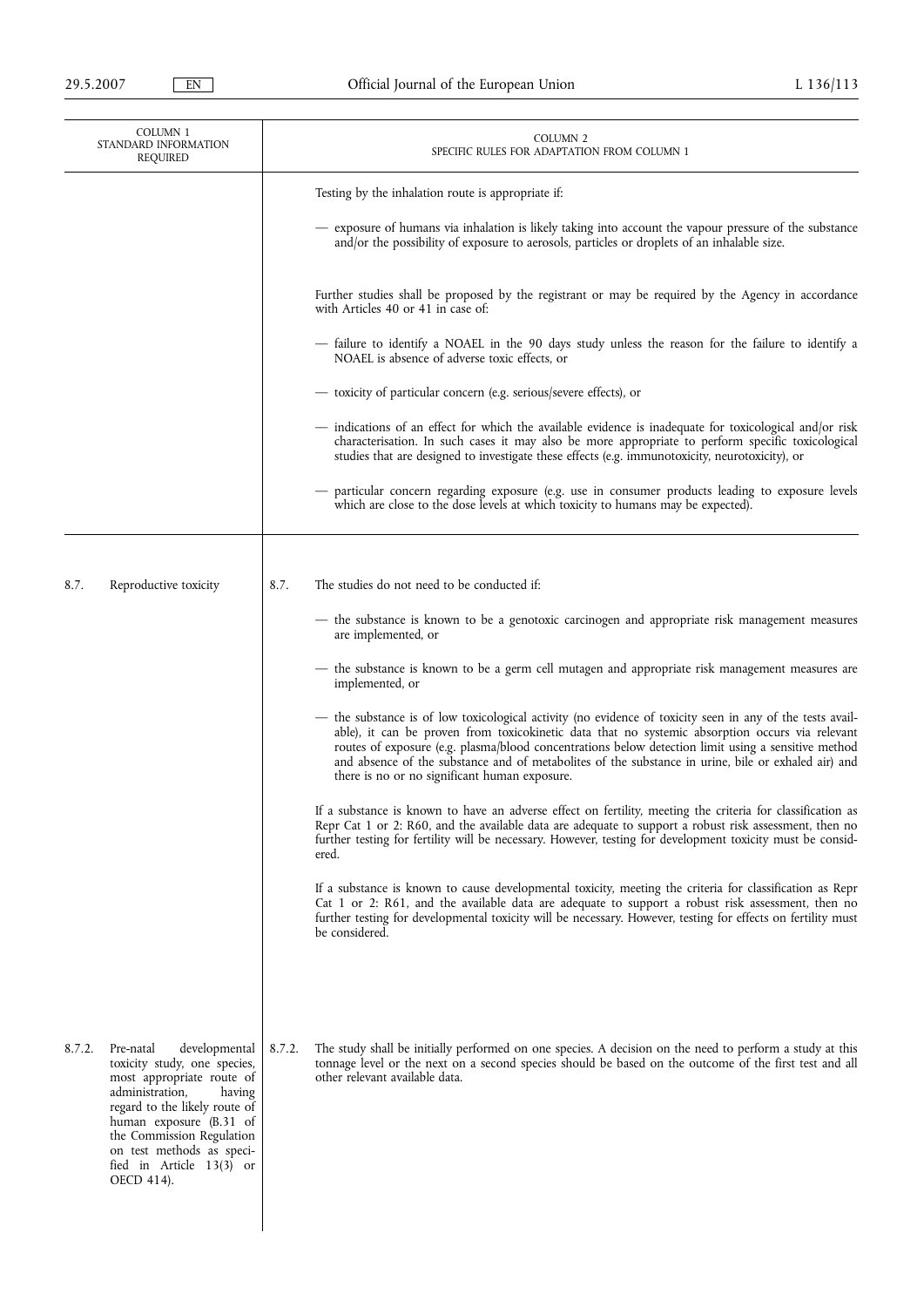| COLUMN 1<br>STANDARD INFORMATION<br>REQUIRED |                                                                                                                                                                                                                                                                                                                               | COLUMN <sub>2</sub><br>SPECIFIC RULES FOR ADAPTATION FROM COLUMN 1 |                                                                                                                                                                                                                                                      |
|----------------------------------------------|-------------------------------------------------------------------------------------------------------------------------------------------------------------------------------------------------------------------------------------------------------------------------------------------------------------------------------|--------------------------------------------------------------------|------------------------------------------------------------------------------------------------------------------------------------------------------------------------------------------------------------------------------------------------------|
| 8.7.3.                                       | Two-generation reproduc-<br>toxicity<br>study,<br>tive<br>species, male and<br>one<br>female, most appropriate<br>route of administration,<br>having regard to the likely<br>route of human exposure, if<br>the 28-day or 90-day study<br>indicates adverse effects on<br>reproductive<br>organs<br><sub>or</sub><br>tissues. | 8.7.3.                                                             | The study shall be initially performed on one species. A decision on the need to perform a study at this<br>tonnage level or the next on a second species should be based on the outcome of the first test and all<br>other relevant available date. |

## 9. ECOTOXICOLOGICAL INFORMATION

| <b>COLUMN 1</b><br>STANDARD INFORMATION<br>REQUIRED |                                                                                                                                                                                                                           |      | <b>COLUMN 2</b><br>SPECIFIC RULES FOR ADAPTATION FROM COLUMN 1                                                                                                                                                                                                                                                                                                                                                                         |
|-----------------------------------------------------|---------------------------------------------------------------------------------------------------------------------------------------------------------------------------------------------------------------------------|------|----------------------------------------------------------------------------------------------------------------------------------------------------------------------------------------------------------------------------------------------------------------------------------------------------------------------------------------------------------------------------------------------------------------------------------------|
| 9.1.                                                | Aquatic toxicity                                                                                                                                                                                                          | 9.1. | Long-term toxicity testing shall be proposed by the registrant if the chemical safety assessment according<br>to Annex I indicates the need to investigate further the effects on aquatic organisms. The choice of the<br>appropriate test(s) depends on the results of the chemical safety assessment.                                                                                                                                |
| 9.1.5.                                              | Long-term toxicity testing<br>on invertebrates (preferred<br>species Daphnia), (unless<br>already provided as part of<br>Annex VII requirements)                                                                          |      |                                                                                                                                                                                                                                                                                                                                                                                                                                        |
| 9.1.6.                                              | Long-term toxicity testing<br>on fish,<br>(unless already)<br>provided<br>part<br>as<br>of<br>Annex VIII requirements)<br>The information shall be<br>provided for one of the<br>Sections 9.1.6.1, 9.1.6.2 or<br>9.1.6.3. |      |                                                                                                                                                                                                                                                                                                                                                                                                                                        |
|                                                     | 9.1.6.2. Fish early-life stage (FELS)<br>toxicity test                                                                                                                                                                    |      |                                                                                                                                                                                                                                                                                                                                                                                                                                        |
|                                                     | 9.1.6.2. Fish short-term toxicity test<br>on embryo and sac-fry<br>stages                                                                                                                                                 |      |                                                                                                                                                                                                                                                                                                                                                                                                                                        |
|                                                     | 9.1.6.3. Fish, juvenile growth test                                                                                                                                                                                       |      |                                                                                                                                                                                                                                                                                                                                                                                                                                        |
| 9.2.                                                | Degradation                                                                                                                                                                                                               | 9.2. | Further biotic degradation testing shall be proposed by the registrant if the chemical safety assessment<br>according to Annex I indicates the need to investigate further the degradation of the substance and its<br>degradation products. The choice of the appropriate test(s) depends on the results of the chemical safety<br>assessment and may include simulation testing in appropriate media (e.g. water, sediment or soil). |
| 9.2.1.                                              | <b>Biotic</b>                                                                                                                                                                                                             |      |                                                                                                                                                                                                                                                                                                                                                                                                                                        |
|                                                     | 9.2.1.2. Simulation testing on ulti-<br>mate degradation in surface<br>water                                                                                                                                              |      | 9.2.1.2. The study need not be conducted if:<br>- the substances is highly insoluble in water, or<br>- the substance is readily biodegradable.                                                                                                                                                                                                                                                                                         |